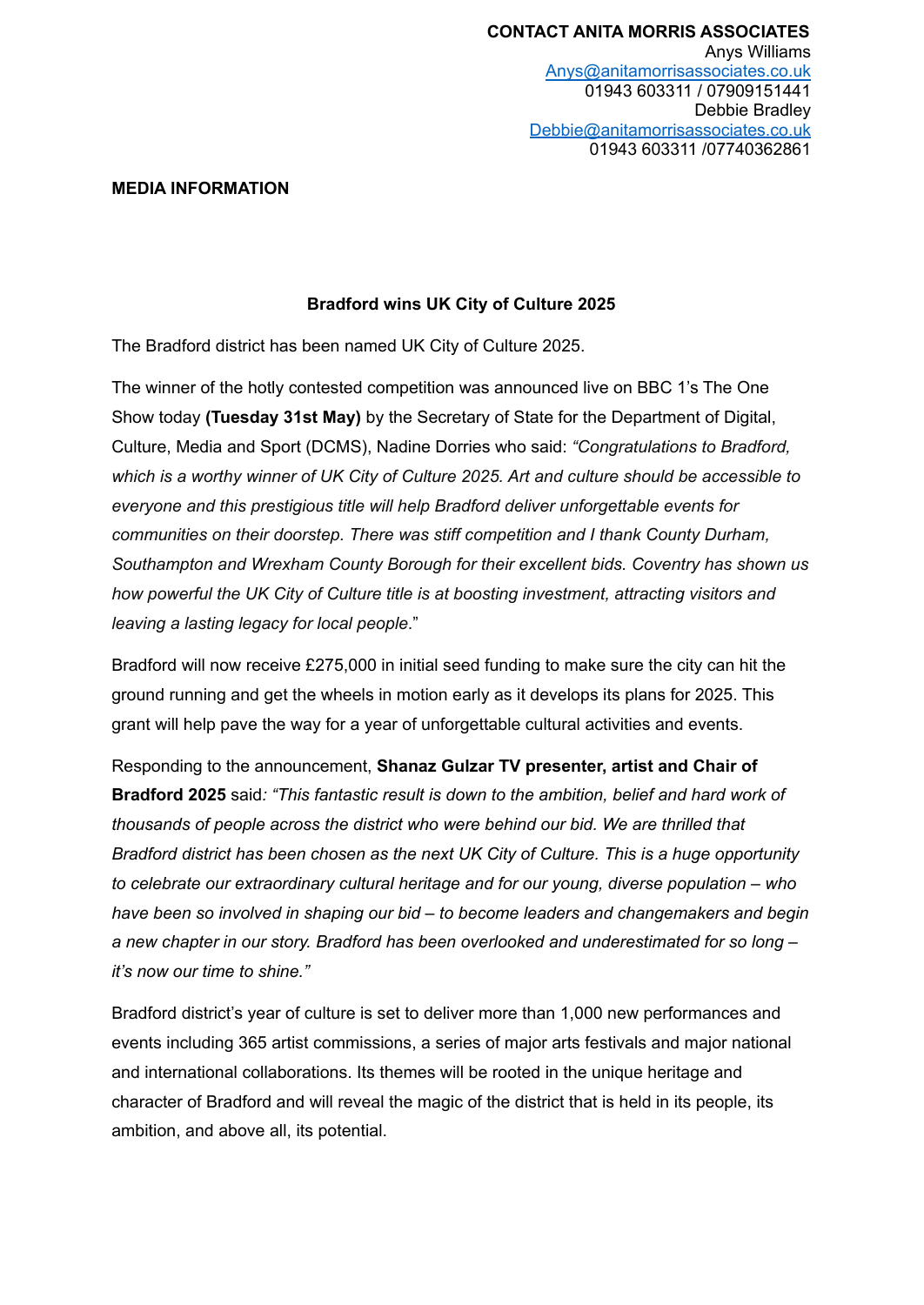**West Yorkshire Mayor, Tracy Brabin, said:** *"I am absolutely delighted that the Bradford district will be the UK's City of Culture in 2025. No city deserves this more. The entire year will be a fitting showcase for the incredible cultural and artistic talent in this amazing city. The City of Culture judging process has also helped us to highlight the breadth of talent and the vibrant cultural offer throughout West Yorkshire. There's no doubt we have some of the finest creative and cultural talent, events, festivals, and destinations anywhere in the UK."*

**Cllr Susan Hinchcliffe – Leader of Bradford Council added***: "We're delighted that our district has been recognised in this way. Being UK City of Culture brings with it so many opportunities for people not only in terms of creativity and culture, but also for employment, attracting inward investment, boosting the local economy and opening up opportunities for young people to enhance their skills. The way that people from across the district have got behind the bid and the confidence people are now starting to show, the Bradford district has started to come to life like never before."*

Winning the UK City of Culture title is a game-changer for the Bradford district - which includes Bradford, Keighley, Ilkley, Haworth, Shipley and Bingley - putting it firmly on the national and international stage. A City of Culture designation brings considerable long-term benefits including increased employment, new investment, enhanced skills, renewed pride, greater cultural capacity and more opportunities to participate in arts and cultural activities. It is estimated that the UK City of Culture 2025 title could bring an extra £700m into Bradford district, creating 3,000 jobs and attracting around 1.1m visitors by 2030.

The announcement of the winner is the culmination of a three-year long campaign for the Bradford district which announced its intention to bid for UK City of Culture status in the summer of 2019. Since then, Bradford 2025, in partnership with Bradford Council, has backed a series of ground-breaking projects which offer a glimpse into what its City of Culture year could look like. This includes a new public artwork programme; Bradford is LIT a light festival visited by more than 20,000 people last November; The Mills Are Alive in Manningham, a large-scale projection show which illuminated the iconic chimney of Lister Mills, as well as Filmmakers 2025 and more.

Preparations for Bradford 2025 have generated a new confidence in the area's creative sector which has secured £2 million for The Leap, the city's Creative People and Places programme, and £1.5 million for Bradford Producing Hub – one of only two pilot projects in the UK receiving funds to develop local talent. Earlier this year saw the launch of 'The Unit' in the city, a new resource for filmmakers, a partnership with Bradford Council backed by Channel 4 as part of its ongoing partnership and investment in the district. The facility is the first milestone in an ambitious 10-year vision for the screen sector in the district, as set out in Bradford Council's 'As Seen on Screen Strategy'.

Partners from every sector of the business community have come on board as official supporters of the bid including Bradford Bulls, Emerald Group Publishing, Group Alfa, Jinnah Group, Morrisons, Rushbond PLC, The Broadway and Yorkshire Building Society. The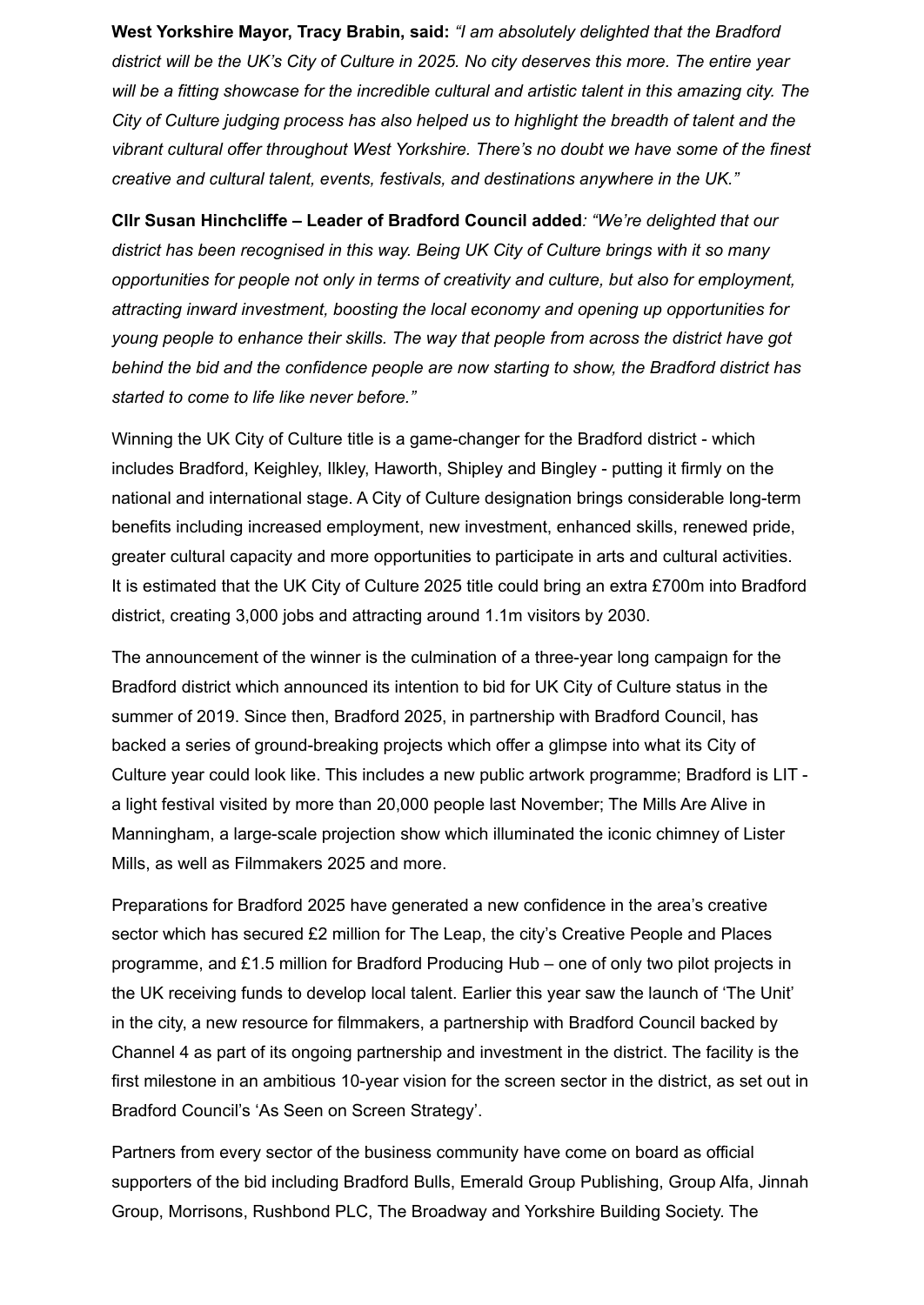campaign also has seen new levels of collaboration between University of Bradford and Bradford Council.

**David Potts, CEO of Morrisons, said**: "*We are thrilled that Bradford district has won the UK City of Culture title for 2025. Morrisons is rooted in Bradford and we are proud to have supported this bid from the outset. This win is wonderful for our colleagues and customers across the district. We look forward to playing our part to ensure 2025 is a memorable year for Bradford."*

A Bradford 2025 transition team will now kick-start a recruitment drive to appoint a Creative Director and a Managing Director to lead the delivery of the district's bid. The roles are set to be in place during 2022 with recruitment of a wider delivery team to follow.

## **- Ends –**

**Images:** Download images which represent Bradford's cultural landscape here: <https://www.dropbox.com/sh/cre38f10lfey68m/AAA5rzuvQbfILLqrkcMjOYSDa?dl=0>

Bradford reaction to win at City Park (Credit Karol Wyszynski <https://www.dropbox.com/sh/j1oqcmh0hi93dw1/AAAf7wSbyAYZCpsvIHuqAvACa?dl=0> )

For press and media enquiries contact Debbie Bradley or Anys William at Anita Morris Associates on [Debbie@anitamorrisassociates.co.uk](mailto:Debbie@anitamorrisassociates.co.uk) / [Anys@anitmorrisassociates.co.uk](mailto:Anys@anitmorrisassociates.co.uk) / 01943 603311

### **Notes to Editors**

Twitter: @Bradford2025

Facebook: [/bradford2025](http://facebook.com/bradford2025)

Website: [www.bradford2025.co.uk](https://eur03.safelinks.protection.outlook.com/?url=http%3A%2F%2Fwww.bradford2025.co.uk&data=02%7C01%7C%7Cbc3dc1b54e4a4e6ab18908d710cfc2aa%7C84df9e7fe9f640afb435aaaaaaaaaaaa%7C1%7C0%7C636996356812690536&sdata=m8dIFM3Hjkpy1IKz%2FBRLtfvUhHH2WOtggke8AASV7JQ%3D&reserved=0)

**Bradford 2025** is the district's bid to be UK City of Culture 2025. Awarded every four years by Government the UK City of Culture title has had a transformational impact on previous host cities, securing millions of pounds of investment and acting as a catalyst for creative place-making and culture-led regeneration. [Bradford](https://www.bradford.gov.uk/) district's bid is backed by Bradford [Metropolitan](https://www.bradford.gov.uk/) District Council with the [University](https://www.bradford.ac.uk/external/) of Bradford as a strategic partner.

Bradford 2025 is driven by the Cultural Place Partnership which includes Bradford Council, University of Bradford and other representatives of the cultural sector and national funders. The bid forms part of [Culture](https://www.cultureisourplan.co.uk/) is Our Plan – Bradford Council's cultural strategy until 2031.

In July 2021, Bradford district was officially named as one of 20 UK locations bidding for the title, the highest number of entries in the competition's history and a resounding show of confidence in the transformational impact the designation can afford.

Eight longlisted locations were announced by the DCMS in October 2021 and include Armagh City, Banbridge and Craigavon, Bradford, Cornwall, County Durham, Derby, Southampton, Stirling and Wrexham County Borough.

Four shortlisted places were announced on Saturday 19<sup>th</sup> March including Bradford, County Durham, Southampton and Wrexham County Borough. Bradford was named the winner on 31st May 2022.